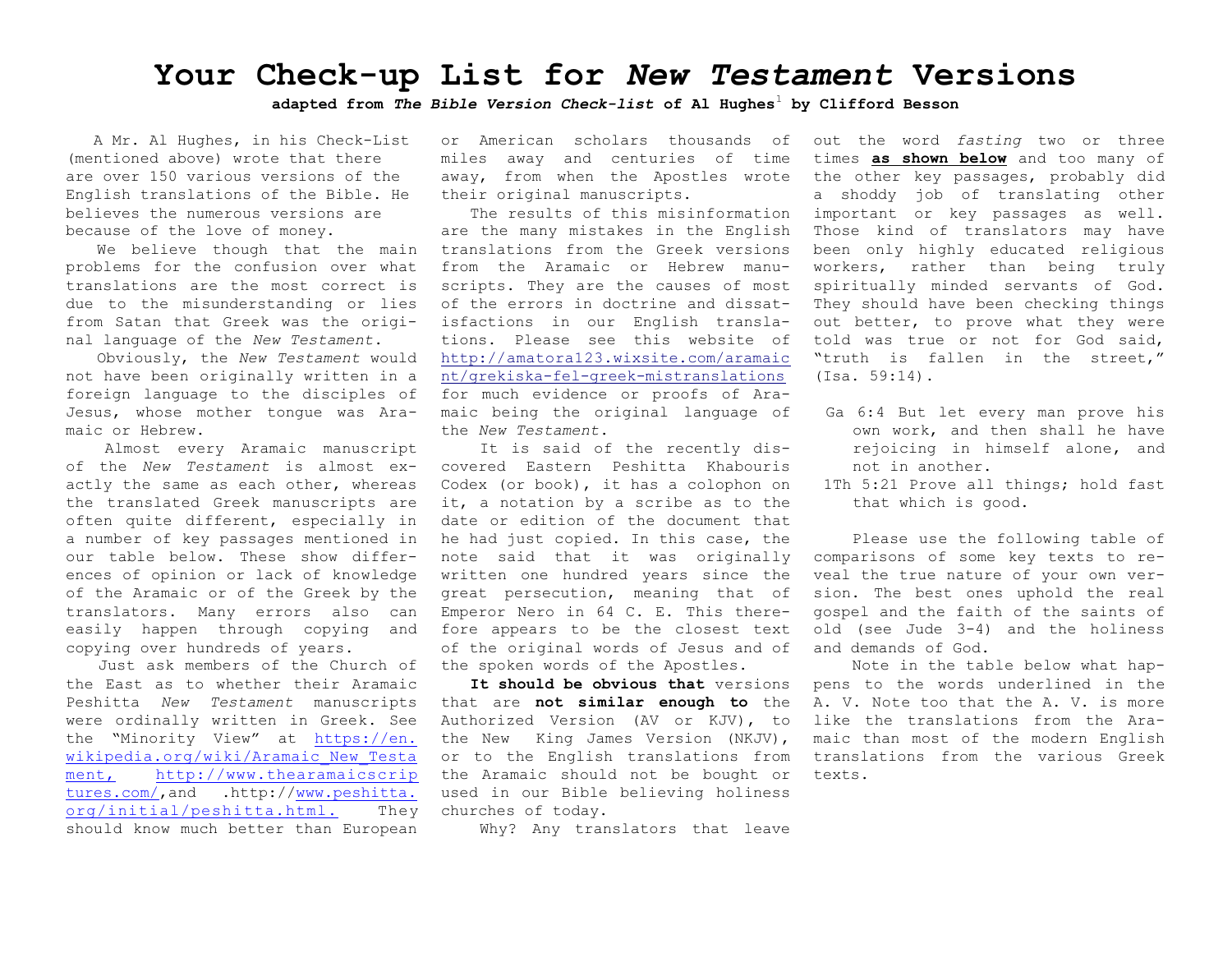| Some Key<br>Passages<br>оf<br>Scripture | Authorized<br>or King<br>James<br>Versions<br>of 1769<br>(AV or KJV)                                                  | Murdock<br>from<br>Aramaic<br>of 1851                                                        | Etheridge<br>from<br>Aramaic<br>of 1849                                                                            | Victory<br>Version of<br>Aramaic,<br>Greek, &<br>Coptic<br>$Texts^2$<br>(V. V.)                                           | Today's<br>English<br>Version<br>(Good News<br>Transla-<br>=tion or<br>TEV)                                                                      | New<br>American<br>Standard<br>Version<br>$[]= not$<br>credible<br>(their<br>opinion) | New<br>Interna-<br>tional<br>Version<br><b>NIV</b>                      | Jehovah<br>Witness<br>Version<br>J.V.                                                                         | Revised<br>Standard<br>Version<br><b>RSV</b>                                                |
|-----------------------------------------|-----------------------------------------------------------------------------------------------------------------------|----------------------------------------------------------------------------------------------|--------------------------------------------------------------------------------------------------------------------|---------------------------------------------------------------------------------------------------------------------------|--------------------------------------------------------------------------------------------------------------------------------------------------|---------------------------------------------------------------------------------------|-------------------------------------------------------------------------|---------------------------------------------------------------------------------------------------------------|---------------------------------------------------------------------------------------------|
| Matt<br>18:11                           | For<br>оf<br>man<br>come to save man, hath<br>which<br>that<br>was lost.                                              | the Son For the<br><u>is</u> Son of<br>come to<br>give life<br>to that<br>which was<br>lost. | For the<br>Son of<br>man is<br>come to<br>save that<br>which had<br>perished.                                      | For the<br>Son of the<br>mankind is<br>come to<br>save that<br>which had<br>perished.                                     | Not in the<br>text                                                                                                                               | [For the<br>Son of Man<br>has come<br>to save<br>that which<br>was lost]              | Not in the<br>Text                                                      | Not in the<br>Text                                                                                            | Not in<br>the text                                                                          |
| Mark<br>9:44                            | Where their<br>worm dieth<br>not, and the dieth not,<br>fire is not<br>quenched                                       | where<br>their worm<br>and their<br>fire is<br>not<br>extinguish quenched.<br>ed             | where<br>their worm<br>dieth not,<br>and their<br>fire is<br>not                                                   | where<br>their worm Text<br>dies not,<br>and their<br>fire is<br>not<br>quenched.                                         | Not in the                                                                                                                                       | Not in the Not in the<br>Text                                                         | Text                                                                    | Not in the<br>Text                                                                                            | Not in<br>the Text                                                                          |
| Luke<br>2:33                            | And Joseph<br>and his<br>mother<br>marvelled at marvelled<br>those things at those<br>which were<br>spoken of<br>him. | And Joseph<br>and his<br>mother<br>things<br>which were<br>spoken of<br>him.                 | But<br>Jauseph<br>and his<br>mother<br>wondered<br>at these<br>words<br>which were<br>spoken<br>concerning<br>him. | <b>But</b><br>Jauseph<br>and his<br>mother<br>wondered<br>at these<br>words<br>which were<br>spoken<br>concerning<br>him. | The child's And His<br>father and father and father and<br>mother were mother<br>amazed at<br>the things<br>Simeon said the things<br>about him. | were<br>amazed at<br>which were<br>being said<br>about Him.                           | The child's<br>mother<br>marvelled<br>at what was<br>said about<br>him. | And his<br>father and<br>mother<br>continued<br>wondering<br>at the<br>things<br>being<br>spoken<br>about it. | And his<br>father<br>and his<br>mother<br>marvelled<br>at what<br>was said<br>about<br>him. |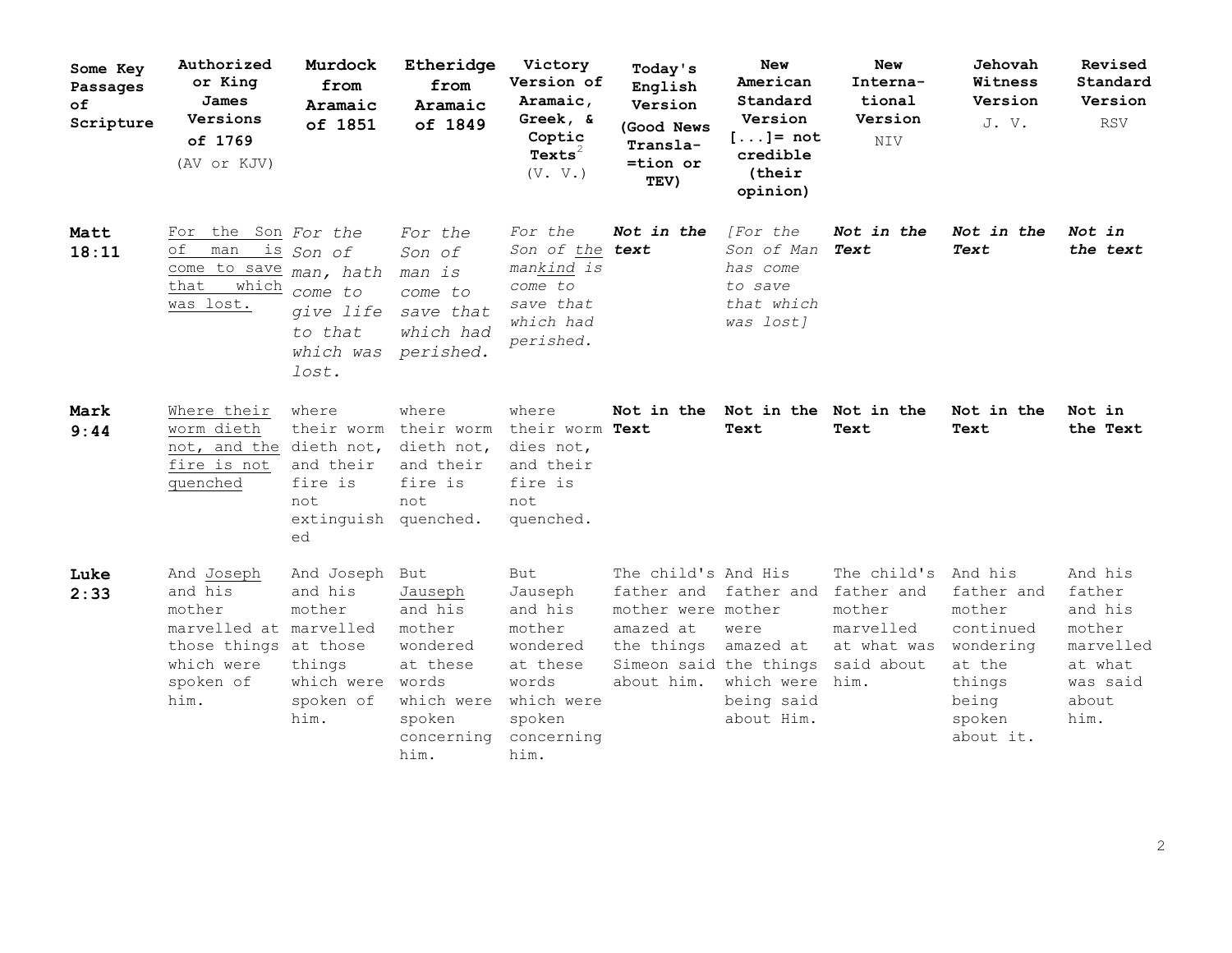|              | KJV                                                                                                                                                                    | Murdock                                                                                                                                            | Etheridge                                                                                                                                                                                  | V. V.                                                                                                                                                                                     | TEV                                                                                                                                         | <b>NASV</b>                                                                              | <b>NIV</b>                                                                                  | J. W.                                                                                                                            | <b>RSV</b>                                                                                             |
|--------------|------------------------------------------------------------------------------------------------------------------------------------------------------------------------|----------------------------------------------------------------------------------------------------------------------------------------------------|--------------------------------------------------------------------------------------------------------------------------------------------------------------------------------------------|-------------------------------------------------------------------------------------------------------------------------------------------------------------------------------------------|---------------------------------------------------------------------------------------------------------------------------------------------|------------------------------------------------------------------------------------------|---------------------------------------------------------------------------------------------|----------------------------------------------------------------------------------------------------------------------------------|--------------------------------------------------------------------------------------------------------|
| Luke $4:4$   | And Jesus<br>answered<br>him, saying,<br>It is<br>written,<br>That man<br>shall not<br>live by<br>bread alone,<br>but by every<br>word of<br>God.                      | Jesus<br>replied,<br>and said<br>to him: It<br>is<br>written,<br>Not by<br>bread<br>only, doth<br>man live;<br>but by<br>every<br>thing of<br>God. | Jeshu<br>answered<br>and said<br>to him, It<br>$\dot{1}S$<br>written,<br>It is not<br>by bread<br>alone that<br>the son of<br>man<br>liveth,<br>but by<br>every word<br>of Aloha.          | Jesus an-<br>swered and<br>said to<br>him, 'It<br>is writ-<br>not by<br>bread<br>alone that<br>the son of<br>the man-<br>kind<br>lives, but<br>by every<br>word of<br>the Supe-<br>rior." | But Jesus<br>answered,<br>"The<br>scripture<br>says, 'Man<br>ten: It is cannot live 'Man shall<br>on bread<br>alone."                       | And Jesus<br>answered<br>him, "It<br>is<br>written,<br>not live<br>on bread<br>alone."   | Jesus<br>answered,<br>"It is<br>written,<br>"Man does<br>not live on<br>bread<br>alone."    | But Jesus<br>replied to<br>him: 'It is<br>written,<br>'Man must<br>not live by<br>bread<br>alone."                               | And Jesus<br>answered,<br>"The<br>scripture<br>says,<br>'Man<br>cannot<br>live on<br>bread<br>alone.'" |
| John<br>3:13 | And no man<br>hath<br>ascended up<br>to heaven,<br>but he that<br>came down<br>from heaven, descended<br>even the Son from<br>of man which heaven,<br>is in<br>heaven. | And no one<br>hath<br>ascended<br>to heaven,<br>but he<br>that<br>man who is<br>in heaven.                                                         | AND no man<br>hath<br>ascended<br>into<br>heaven,<br>but he who but he who who came<br>descended<br>from<br>heaven,<br>the Son of the Son of the Son of<br>man, he<br>who is in<br>heaven. | has as-<br>cended<br>into<br>!Heaven,<br>descended<br>from<br>!Heaven,<br>the man-<br>kind," (he<br>who is in<br>!Heaven).                                                                | AND no man And no one And no one No one has<br>has gone up has<br>to heaven<br>except the<br>Son of Man, heaven but<br>down from<br>heaven. | ascended<br>into<br>He who<br>descended<br>from<br>heaven,<br>even the<br>Son of<br>Man. | ever gone<br>into heaven<br>except the<br>one who<br>came from<br>heaven-the<br>Son of Man. | Moreover,<br>no man has<br>ascended<br>into heaven into<br>but he that heaven<br>descended<br>from<br>heaven, the<br>Son of Man. | No one<br>has<br>ascended<br>but he<br>who<br>descended<br>from<br>heaven,<br>the Son<br>of man.       |
| John<br>6:47 | Verily,<br>verily, I<br>say unto<br>you, He that you: That,<br>believeth on to him who<br>me hath<br>everlasting<br>life.                                              | Verily,<br>verily, I<br>say to<br>believeth<br>in me,<br>there is<br>life eter- which is                                                           | AMEN,<br>amen, I<br>say to<br>you, "Who-<br>soever<br>believes<br>in me has<br>the life                                                                                                    | AMEN,<br>amen, I<br>say to<br>you,<br>believes<br>in me has<br>the life<br>which is                                                                                                       | I am tell-<br>ing you the truly, I<br>truth: he<br>who be-<br>"Whosoever lieves has<br>eternal<br>life.                                     | Truly,<br>say to<br>you, he<br>who be-<br>lieves has<br>eternal<br>life.                 | I tell you<br>the truth,<br>he who be-<br>lieves has<br>everlasting<br>life.                | Most truly<br>I say to<br>you, He<br>that<br>believes<br>has<br>everlasting<br>life.                                             | Truly,<br>truly, I<br>say to<br>you, he<br>who be-<br>lieves<br>has eter-<br>nal life.                 |

3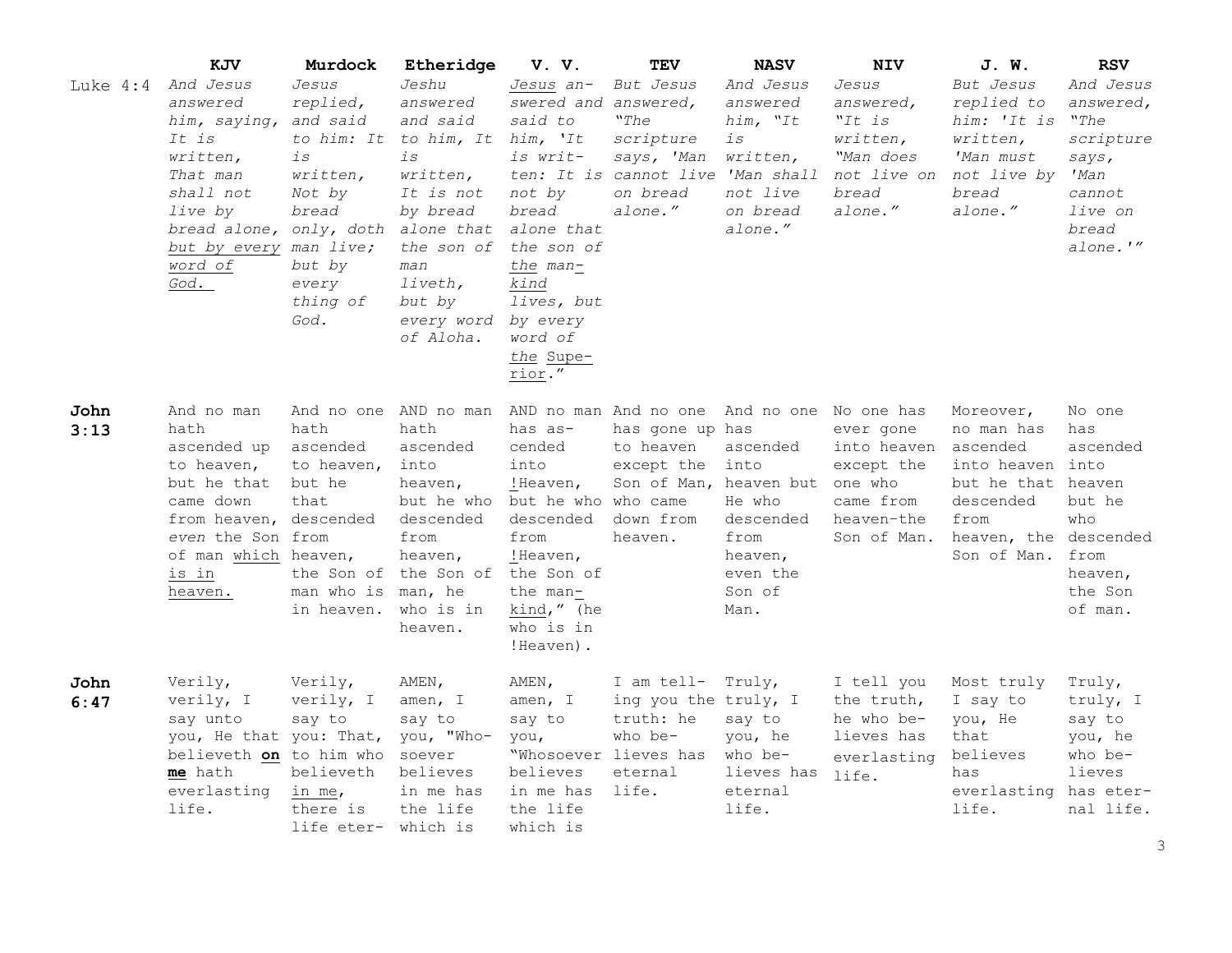nal. eternal. eternal.

| <b>Verses</b>      | KJV                                                                                                                                                                                                                                                                              | Murdock                                                                                                                                                                                                                                                                                                 | Etheridge                                                                                                                                                                                                                                                                                                           | V. V.                                                                                                                                                                                                                                                                                                                              | <b>TEV</b>                                                                                                                                                                                                                                                                                                                        | <b>NASV</b>                                                                                                                                                                                                                                         | <b>NIV</b>                                                                                                                                                                                                                                                                                                            | J. W.                                                                                                                                                                                                                                                                                                                                                   | <b>RSV</b>                                                                                                                                                                                                                                                                                 |
|--------------------|----------------------------------------------------------------------------------------------------------------------------------------------------------------------------------------------------------------------------------------------------------------------------------|---------------------------------------------------------------------------------------------------------------------------------------------------------------------------------------------------------------------------------------------------------------------------------------------------------|---------------------------------------------------------------------------------------------------------------------------------------------------------------------------------------------------------------------------------------------------------------------------------------------------------------------|------------------------------------------------------------------------------------------------------------------------------------------------------------------------------------------------------------------------------------------------------------------------------------------------------------------------------------|-----------------------------------------------------------------------------------------------------------------------------------------------------------------------------------------------------------------------------------------------------------------------------------------------------------------------------------|-----------------------------------------------------------------------------------------------------------------------------------------------------------------------------------------------------------------------------------------------------|-----------------------------------------------------------------------------------------------------------------------------------------------------------------------------------------------------------------------------------------------------------------------------------------------------------------------|---------------------------------------------------------------------------------------------------------------------------------------------------------------------------------------------------------------------------------------------------------------------------------------------------------------------------------------------------------|--------------------------------------------------------------------------------------------------------------------------------------------------------------------------------------------------------------------------------------------------------------------------------------------|
| Col.<br>$1:14^{3}$ | In whom we<br>have<br>redemption<br>through his<br>$blood$ , <sup>4</sup> even<br>the<br>forgiveness<br>of sins:                                                                                                                                                                 | by whom we<br>have<br>redemp-<br>tion and<br>remis-<br>sion of<br>sins:                                                                                                                                                                                                                                 | in whom we<br>have re-<br>demption<br>and the<br>forgive-<br>ness of<br>sins:                                                                                                                                                                                                                                       | in whom we<br>have<br>redemp-<br>tion and<br>the<br>forgive-<br>ness of<br>sins:                                                                                                                                                                                                                                                   | By whom we<br>are set<br>free, that<br>is, our<br>sins are<br>forgiven.                                                                                                                                                                                                                                                           | In whom we<br>have<br>redemp-<br>tion, the<br>forgive-<br>ness of<br>sins.                                                                                                                                                                          | In whom we<br>have<br>redemp-<br>tion, the<br>forgive-<br>ness of<br>sins.                                                                                                                                                                                                                                            | By means of<br>whom we<br>have our<br>release by<br>ransom, the<br>forgiveness<br>of our<br>sins.                                                                                                                                                                                                                                                       | In whom<br>we have<br>redemp-<br>tion, the<br>forgive-<br>ness of<br>sins.                                                                                                                                                                                                                 |
| 1 Tim.<br>3:16     | And without<br>controversy<br>great is the<br>mystery of<br>qodliness:<br>God was<br>manifest in<br>the flesh,<br>justified in in the<br>the Spirit,<br>seen of<br>angels,<br>preached<br>unto the<br>Gentiles,<br>believed on<br>in the<br>world,<br>received up<br>into glory. | and truly<br>great, is<br>this<br>mystery of<br>righteous-<br>ness,<br>which was<br>revealed<br>flesh, and<br>justified<br>in the<br>spirit,<br>and seen<br>by angels,<br>and pro-<br>claimed<br>among the<br>Gentiles<br>and be-<br>lieved on<br>in the<br>world, and<br>received<br>up into<br>glory. | And truly<br>great is<br>this mys-<br>tery of<br>righteous-<br>ness,<br>[Kinutho.]<br>which was<br>revealed<br>in the<br>flesh, and<br>justified<br>by the<br>Spirit,<br>and seen<br>of angels,<br>and<br>preached<br>among the<br>peoples,<br>and be-<br>lieved in<br>the world,<br>and taken<br>up into<br>glory. | And truly<br>great is<br>this<br>righteous- of our<br>ness, [Kinu religion:<br>$tho.$ ]<br>which was<br>revealed<br>in the<br>flesh, and right by<br>justified<br>by the<br>Spirit,<br>and seen<br>of angels,<br>and<br>preached<br>among the<br>peoples,,<br>and be-<br>lieved in<br>the world,<br>and taken<br>up into<br>glory. | No one can<br>deny how<br>great is<br>mystery of the secret<br>He appeared godliness:<br>in human<br>form, was<br>shown to be in the<br>the Spirit, vindicated<br>and was<br>seen by<br>angels. He<br>was<br>preached<br>among na-<br>tions, was<br>believed in<br>throughout<br>the world,<br>and was<br>taken up to<br>heaven.- | And by<br>common<br>confession<br>great is<br>the<br>mystery of<br>He was<br>revealed<br>flesh, was<br>in the<br>Spirit,<br>Beheld by<br>angels,<br>Proclaimed<br>among the<br>nations,<br>believed<br>on in the<br>world,<br>taken up<br>in glory. | Beyond all<br>question,<br>the mystery<br>from which<br>true<br>godliness<br>springs is<br>great:<br>He appeared<br>in the<br>flesh, was<br>vindicate-<br>ed by the<br>Spirit, was<br>seen by<br>angels, was<br>preached<br>among the<br>nations,<br>was believed<br>on in the<br>world, was<br>taken up in<br>glory. | Indeed, the<br>sacred<br>secret of<br>this godly<br>devotion is<br>admittedly<br>great: He<br>was made<br>manifest in<br>$flesh, + was$<br>declared<br>righteous<br>in spirit,<br>appeared to<br>angels, $+$<br>was preach-<br>ed about<br>among to<br>$nations, +$<br>was<br>believed<br>upon in<br>[the]<br>$word, + was$<br>received up<br>in glory. | Great<br>indeed,<br>we<br>confess,<br>is the<br>mystery<br>of our<br>religion:<br>He was<br>manifeste<br>d in the<br>flesh,<br>vindica-<br>ted in<br>the<br>Spirit,<br>seen by<br>angels,<br>preached<br>among the<br>nations,<br>believed<br>on in the<br>world,<br>taken up<br>in glory. |
| $2$ Tim.<br>2:15   | <b>Study</b> to<br>shew thyself to present careful to                                                                                                                                                                                                                            | And study                                                                                                                                                                                                                                                                                               | And be                                                                                                                                                                                                                                                                                                              | And be                                                                                                                                                                                                                                                                                                                             | Do your<br>careful to best to win to present best to                                                                                                                                                                                                                                                                              | Be diligent Do your                                                                                                                                                                                                                                 |                                                                                                                                                                                                                                                                                                                       | Do your<br>utmost to                                                                                                                                                                                                                                                                                                                                    | Do your<br>best to                                                                                                                                                                                                                                                                         |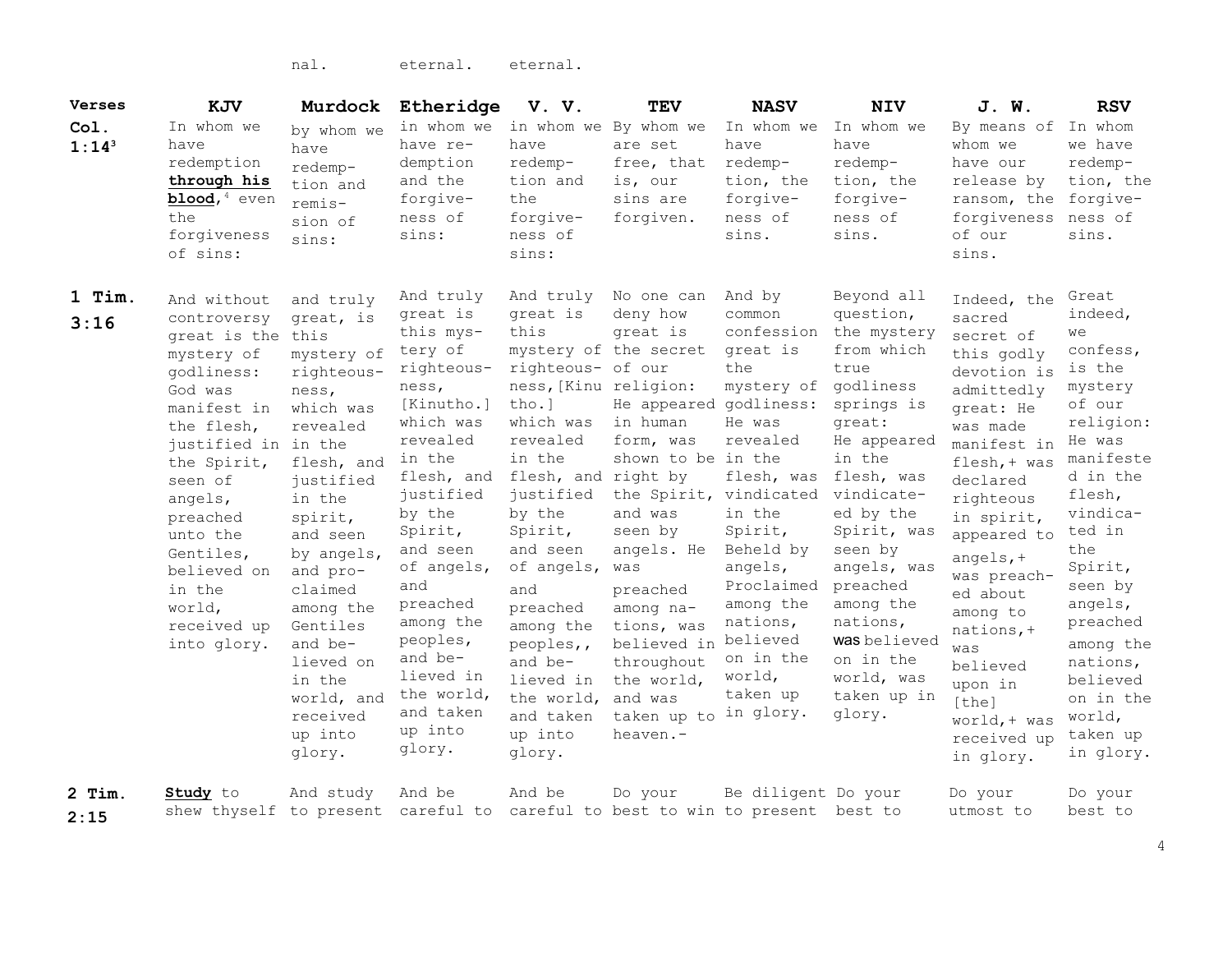| approved          | thyself    | establish | establish | full               | vourself              | present                                               | present    | present   |
|-------------------|------------|-----------|-----------|--------------------|-----------------------|-------------------------------------------------------|------------|-----------|
| unto God, a       | before     | thyself   | vourself  |                    |                       | approval in approved to yourself to yourself          |            | yourself  |
| workman that God, |            | perfectly | perfectly | God's              | God as a              | God as one approved to                                |            | to God as |
| needeth not       | perfectly, | before    |           |                    |                       | before the sight, as a workman who approved, a God, a |            | one       |
| to be             | a laborer  | Aloha, a  | Superior, | worker who         | does not              | workman who workman                                   |            | approved, |
| ashamed,          | who is not | workman   | a workman | is not             | need to be            | does not                                              | with       | a workman |
| rightly           | ashamed,   | without   | without   | ashamed of         | ashamed,              | need to be                                            | nothing to | who has   |
| dividing the      | one who    | shame,    | shame,    | his work,          | accurately            | ashamed and be ashamed                                |            | no need   |
| word of           | correctly  | preaching | preaching | one who            | handling              | who                                                   | оf,        | to be     |
| truth.            | $announ-$  | rightly   | rightly   | correctly          | the word of correctly |                                                       | handling   | ashamed,  |
|                   | ceth the   | the word  | the       | teaches the truth. |                       | handles the the word of                               |            | rightly   |
|                   | word of    | of truth. | declara-  | message of         |                       | word of                                               | the truth  | handling  |
|                   | truth.     |           | tion of   | God's              |                       | truth.                                                | aright.    | the word  |
|                   |            |           | truth.    | truth.             |                       |                                                       |            | of truth. |

| <b>Verses</b>  | KJV                                                                                                                                                                                                               | Murdock                                                                                                                                                                                                                             | Etheridge                                                                                                                                                                                                                | V.V.                                                                                                                                                                                                                                                 | TEV                                                                                                                                                                                                                                                          | <b>NASV</b>                                                                                                                                                                    | <b>NIV</b>                                                                                                                                                                                                                          | J. W.                                                                                                                                                                                                                          | <b>RSV</b>                                                                                                                                                                                        |
|----------------|-------------------------------------------------------------------------------------------------------------------------------------------------------------------------------------------------------------------|-------------------------------------------------------------------------------------------------------------------------------------------------------------------------------------------------------------------------------------|--------------------------------------------------------------------------------------------------------------------------------------------------------------------------------------------------------------------------|------------------------------------------------------------------------------------------------------------------------------------------------------------------------------------------------------------------------------------------------------|--------------------------------------------------------------------------------------------------------------------------------------------------------------------------------------------------------------------------------------------------------------|--------------------------------------------------------------------------------------------------------------------------------------------------------------------------------|-------------------------------------------------------------------------------------------------------------------------------------------------------------------------------------------------------------------------------------|--------------------------------------------------------------------------------------------------------------------------------------------------------------------------------------------------------------------------------|---------------------------------------------------------------------------------------------------------------------------------------------------------------------------------------------------|
| 1 Peter<br>4:1 | Forasmuch<br>then as<br>Christ hath<br>suffered for<br>us in the<br>flesh, arm<br>yourselves<br>likewise<br>with the<br>same mind:<br>for he that<br>hath<br>suffered in<br>the flesh<br>hath ceased<br>from sin; | If then<br>the<br>Messiah<br>hath<br>suffered<br>for you in<br>the flesh,<br>do ye also<br>arm vour-<br>selves<br>with the<br>same mind:<br>for every<br>one that<br>is dead in<br>his body,<br>hath<br>ceased<br>from all<br>sins, | If then<br>the<br>Meshiha<br>hath<br>suffered<br>for you in<br>the flesh,<br>be you<br>also armed<br>in it with<br>the same<br>mind; for<br>every one<br>who dieth<br>in his<br>body hath<br>ceased<br>from all<br>sins, | If then the<br>Meshihathecnd<br>Anointed-<br>one hath<br>suffered<br>for you in must<br><sup>the</sup> flesh,<br>be you<br>in it with the same<br>the same<br>mind; for<br>everyone<br>who dies<br>in his<br>body has<br>ceased<br>from all<br>sins, | Since<br>Christ<br>suffered<br>physical-<br>ly, you too in the<br>strengthen<br>your-<br>also armed selves with the same<br>way of<br>thinking<br>that he<br>had;<br>because<br>whoever<br>suffers<br>physically<br>is no<br>longer<br>involved<br>with sin. | Therefore,<br>since<br>Christ has<br>flesh, arm<br>yourselves<br>also with<br>purpose,<br>because he<br>who has<br>[b]suf-<br>fered in<br>the flesh<br>has ceased<br>from sin, | Therefore,<br>since<br>Christ<br>[a] suffered suffered in suffered<br>his body,<br>arm your-<br>selves also you too<br>with the<br>same<br>attitude,<br>because<br>whoever<br>suffers in<br>the body is tion;*<br>done with<br>sin. | Therefore<br>Since<br>Christ<br>in the<br>$f \text{lesh}, +$<br>arm your-<br>selves<br>with the<br>same<br>mental<br>dispose-<br>because<br>the person<br>who has<br>suffered<br>in the<br>flesh has<br>desisted<br>from sins, | Since<br>therefore<br>Christ<br>suffered<br>in the<br>flesh, arm<br>yourselves<br>with the<br>same<br>thought,<br>for<br>whoever<br>has<br>suffered<br>in the<br>flesh has<br>ceased<br>from sin, |
| 1 John         | For there<br>are three                                                                                                                                                                                            | [For there<br>are three                                                                                                                                                                                                             | and the<br>Spirit                                                                                                                                                                                                        | and the<br>Spirit                                                                                                                                                                                                                                    | There are<br>three wit-                                                                                                                                                                                                                                      | For there<br>are three                                                                                                                                                         | For there<br>are three                                                                                                                                                                                                              | For there<br>are three                                                                                                                                                                                                         | And the<br>Spirit is                                                                                                                                                                              |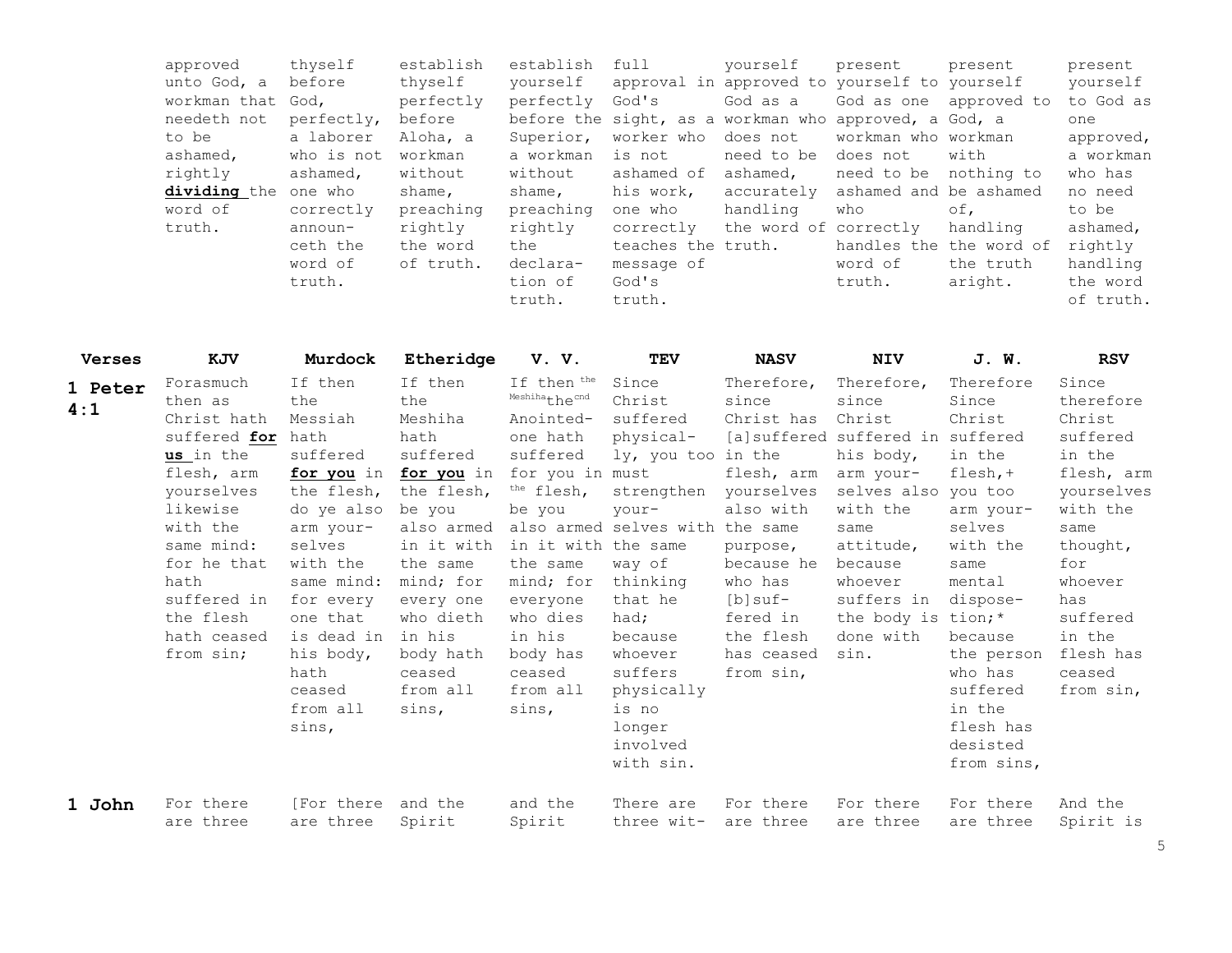| 5:7          | that bear<br>record in<br>heaven, the<br>Father, the<br>Word, and<br>the Holy<br>Ghost: and<br>these three<br>are one                                                                                                                    | that tes-<br>tify in<br>heaven,<br>the Fa-<br>ther, the<br>Word, and<br>the Holy<br>Spirit:<br>and these<br>three are<br>one. $\vert \upharpoonright^*$<br>This verse<br>is wanting<br>in most<br>MSS., and<br>is omitted<br>in the<br>edition:<br>London,<br>1826.] | testifi-<br>eth, be-<br>cause the<br>Spirit<br>himself is<br>truth. | testi-<br>fies,<br>because<br>the Spirit<br>himself is<br>truth.                                                                                                                                                          | nesses:   | that tes-<br>tify: | that tes-<br>tify:                                                    | witness<br>bearers: | the wit-<br>ness, be-<br>cause the<br>Spirit is<br>the truth. |
|--------------|------------------------------------------------------------------------------------------------------------------------------------------------------------------------------------------------------------------------------------------|----------------------------------------------------------------------------------------------------------------------------------------------------------------------------------------------------------------------------------------------------------------------|---------------------------------------------------------------------|---------------------------------------------------------------------------------------------------------------------------------------------------------------------------------------------------------------------------|-----------|--------------------|-----------------------------------------------------------------------|---------------------|---------------------------------------------------------------|
| Verses       | K. J. V.                                                                                                                                                                                                                                 | Murdock                                                                                                                                                                                                                                                              | Etheridge                                                           | V.V.                                                                                                                                                                                                                      | TEV (GNT) | <b>NASV</b>        | NIV                                                                   | J. W.               | <b>RSV</b>                                                    |
| Acts<br>8:37 | And Philip<br>said, If<br>thou<br>believest<br>with all<br>thine heart, with all<br>thou mayest. thy heart,<br>And he<br>answered and allowable.<br>said, I<br>believe that answered,<br>Jesus Christ and said:<br>is the Son<br>of God. | [And<br>Philip<br>said: If<br>thou<br>believest<br>it is<br>And he<br>I believe<br>that<br>Yeshua<br>Mshikha is<br>the Son of<br>Alaha.]*<br>$[*$ This<br>37th verse                                                                                                 | [Verse 37<br>is wanting<br>in the<br>Peschito.]                     | said, "If<br>you<br>believe<br>with your<br>whole<br>heart, you<br>may." And<br>answering<br>said, "I<br>believe<br>that<br>Jesus,<br>Anointed-<br>one is the<br>son of the<br>Superior."<br>(Probably<br>was left<br>out | Text      | Text               | And Philip Not in the Not in the Not in the Not in the Not in<br>Text | Text                | the Text                                                      |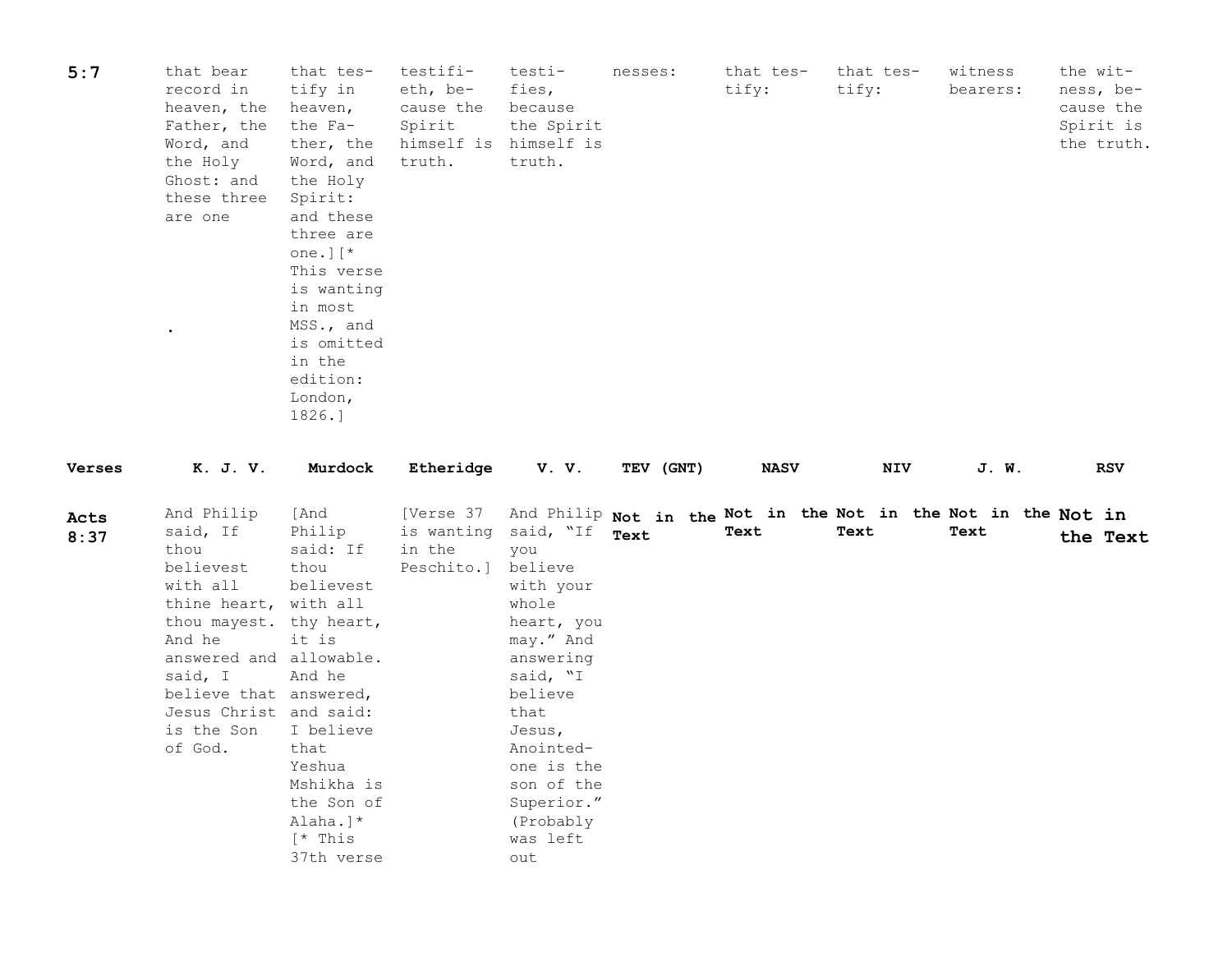|               |                                                                                                                               | is not in<br>any of the<br>earlier<br>editions,<br>and is<br>excluded<br>from the<br>text of<br>the London<br>editions<br>of 1816<br>and 1826.] |                                                                                                                                                              | accidently<br>by a<br>copyist<br>says Glen<br>David<br>Bauscher<br>in his<br>translatio<br>n from the<br>Aramaic) |                                                                     |                                                                                                                                                                      |                                                                                           |                                      |                                                                                      |
|---------------|-------------------------------------------------------------------------------------------------------------------------------|-------------------------------------------------------------------------------------------------------------------------------------------------|--------------------------------------------------------------------------------------------------------------------------------------------------------------|-------------------------------------------------------------------------------------------------------------------|---------------------------------------------------------------------|----------------------------------------------------------------------------------------------------------------------------------------------------------------------|-------------------------------------------------------------------------------------------|--------------------------------------|--------------------------------------------------------------------------------------|
| <b>Verses</b> | K. J. V.                                                                                                                      | Murdock                                                                                                                                         | Etheridge                                                                                                                                                    | V.V.                                                                                                              | TEV (GNT)                                                           | <b>NASV</b>                                                                                                                                                          | <b>NIV</b>                                                                                | J. W.                                | <b>RSV</b>                                                                           |
| Matt<br>17:21 | Howbeit this But this<br>kind goeth<br>not out but<br>by prayer<br>and fasting. fasting                                       | not out,<br>except by<br>and pray-<br>er.                                                                                                       | But this<br>kind goeth kind goeth kind does<br>not forth<br>but by<br>fasting<br>and by<br>prayer.                                                           | But this<br>not go<br>forth but<br>by fasting<br>and by<br>prayer.                                                | Not in the<br>text                                                  | $[$ [j]But<br>this kind<br>does not go<br>out except<br>by prayer<br>and<br>fasting."](<br>the<br>footnote j<br>says that<br>early mss<br>do not<br>contain<br>this. | Not in the<br>text                                                                        | Not in the Not in the<br>text        | text                                                                                 |
| Mark<br>9:29  | And he said<br>unto them,<br>This kind<br>can come<br>forth by<br>nothing, but cast out,<br>by prayer<br>and fasting. fasting | to them,<br>This kind<br>but by<br>and pray-<br>er.                                                                                             | to them,<br>This kind<br>with noth- with noth-<br>ing can be ing can be ing can be answered<br>cast out,<br>but by<br>fasting<br>and pray-<br>$\texttt{er}.$ | to them,<br>"This kind drive this<br>cast out,<br>but by<br>fasting<br>and pray-<br>er."                          | er can<br>with noth- kind out,"<br>Jesus;<br>"nothing<br>else can." | Jeshu said Jeshu said Jesus said "Only pray- And He said He replied, He said to And he<br>to them,<br>"This kind can come"<br>thing but<br>prayer."                  | "This kind them:<br>cannot come out only by can come<br>out by any- prayer. [a]" out only | "This kind them,<br>by pray-<br>er." | said to<br>"This kind<br>cannot be<br>driven out<br>by any-<br>thing but<br>prayer." |
| <b>Verses</b> | KJV                                                                                                                           | Murdock                                                                                                                                         | Etheridge                                                                                                                                                    | V.V.                                                                                                              | TEV (GNT)                                                           | <b>NASV</b>                                                                                                                                                          | <b>NIV</b>                                                                                | J. W.                                | <b>RSV</b>                                                                           |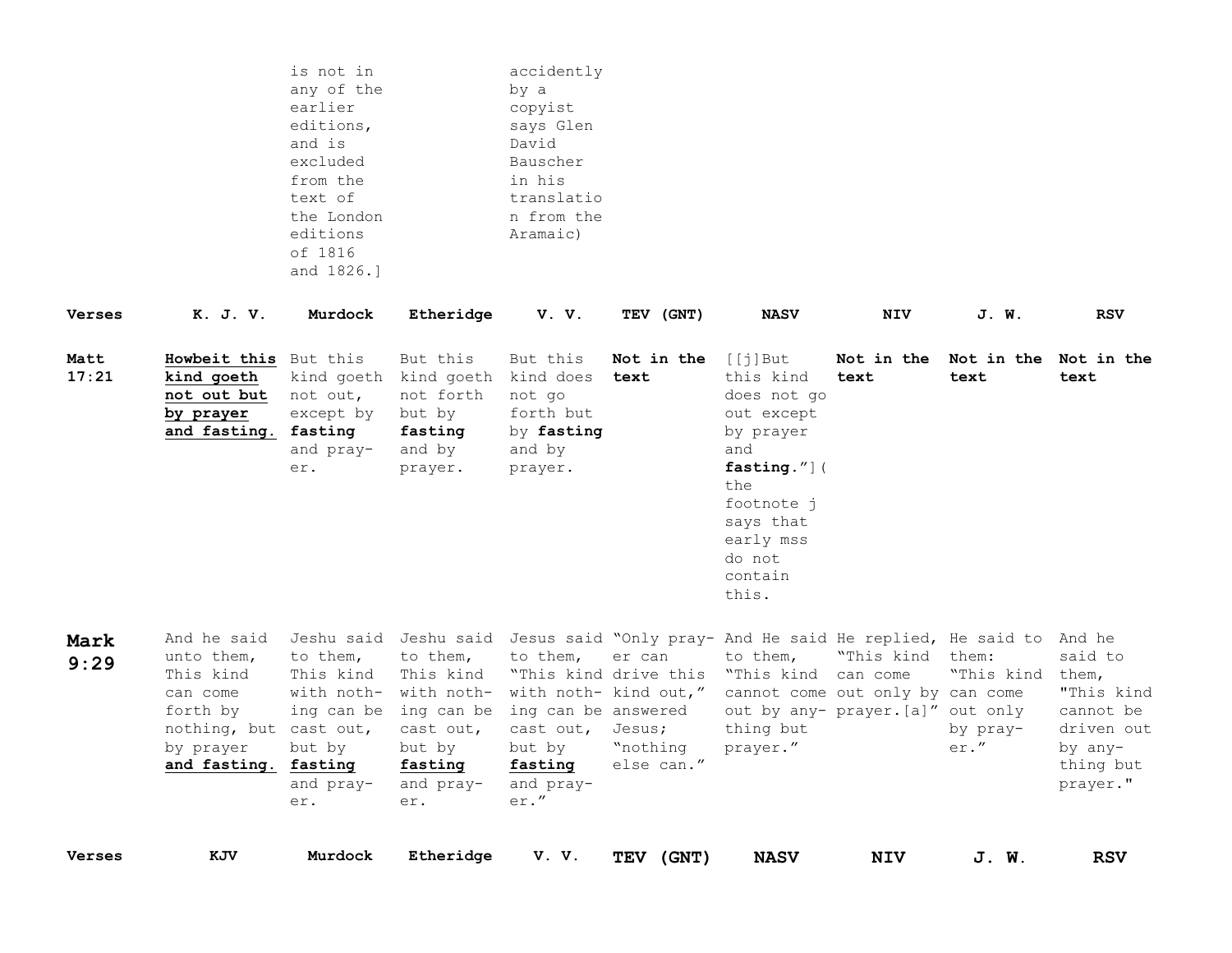| 1 Cor. | Defraud ye   | Therefore, | Defraud    | Defraud                          | Do not deny Stop de-                                    |                                | Do not                         | Do not     | Do not     |
|--------|--------------|------------|------------|----------------------------------|---------------------------------------------------------|--------------------------------|--------------------------------|------------|------------|
| 7:5    | not one the  | deprive    | not then   | not then                         |                                                         | yourselves priving one deprive |                                | deprive    | refuse one |
|        | other, ex-   | not one    | one the    | one the                          | to each                                                 | another,                       | each other                     | each other | another    |
|        | cept it be   | another,   | other,     | other,                           | other,                                                  | except by                      | except                         | except by  | except     |
|        | with consent | except     | unless you |                                  | unless you unless you agreement                         |                                | perhaps by                     | mutual     | perhaps by |
|        | for a time,  | when ye    |            |                                  | both agree both agree first agree for a time, mutual    |                                |                                | consent    | agreement  |
|        | that ye may  | both con-  | for a      | for a                            | to do so                                                |                                | so that you consent and for an |            | for a sea- |
|        | give your-   | sent, at   | time, that |                                  | time, that for a while may devote for a time, appointed |                                |                                |            | son, that  |
|        | selves to    | the time   | you may    | you may                          | in order to yourselves                                  |                                | so that you time, so           |            | you may    |
|        | fasting and  | ve devote  | humble     | humble                           | spend your to prayer,                                   |                                | may devote                     | that you   | devote     |
|        | prayer; and  | yourselves |            | yourselves yourselves time in    |                                                         | and [b]come yourselves         |                                | may devote | yourselves |
|        | come to-     | to fasting | by fasting |                                  | by fasting prayer; but together                         |                                | to prayer.                     | time to    | to prayer; |
|        | gether       | and pray-  | and by     | and by                           | then resume again so                                    |                                | Then come                      | prayer and | but then   |
|        | again, that  | er; and    | prayer;    | prayer;                          | normal                                                  | that Satan                     | together                       | may come   | come to-   |
|        | Satan tempt  | return     |            | and return and return marital    |                                                         | will not                       | again so                       | together   | gether     |
|        | you not for  | again to   |            |                                  | again unto again unto relations. tempt you              |                                | that Satan                     | again, in  | again,     |
|        | your         | the same   | the same   | the same                         | In this way because of                                  |                                | will not                       | order that | lest Satan |
|        | incontinen-  | disposi-   |            |                                  | will, that will, that you will be your lack             |                                | tempt you                      | Satan may  | tempt you  |
|        | CV.          | tion, that | Satana may | Satana may kept from             |                                                         | of self-                       | because of                     | not keep   | through    |
|        |              | Satan      | not tempt  | not tempt                        | qiving in                                               | control.                       | your lack                      | tempting   | lack of    |
|        |              | tempt you  | you on     | vou on                           | to Satan's                                              |                                | of self-                       | you for    | self-con-  |
|        |              | not be-    | account of |                                  | account of temptation                                   |                                | control.                       | your lack  | trol.      |
|        |              | cause of   |            | the desire the desire because of |                                                         |                                |                                | of self-   |            |
|        |              | the concu- | of your    | of your                          | your lack                                               |                                |                                | control.   |            |
|        |              | piscence   | bodies.    | bodies.                          | of self-                                                |                                |                                |            |            |
|        |              | of your    |            |                                  | control.                                                |                                |                                |            |            |
|        |              | body.      |            |                                  |                                                         |                                |                                |            |            |

**Note** that whereas all the above, except for the V. V., have "**in the name of the [Trinity phrase]**" at Matt. 28:19 and 20 and that the word *name* is in the singular, which does not appear to make any sense, we will now just consider versions that are quite different than what is in the KJV and in almost every other translation. See http://amatora123.wixsite.com/aramaicnt/grekiska-fel-greek-mistranslations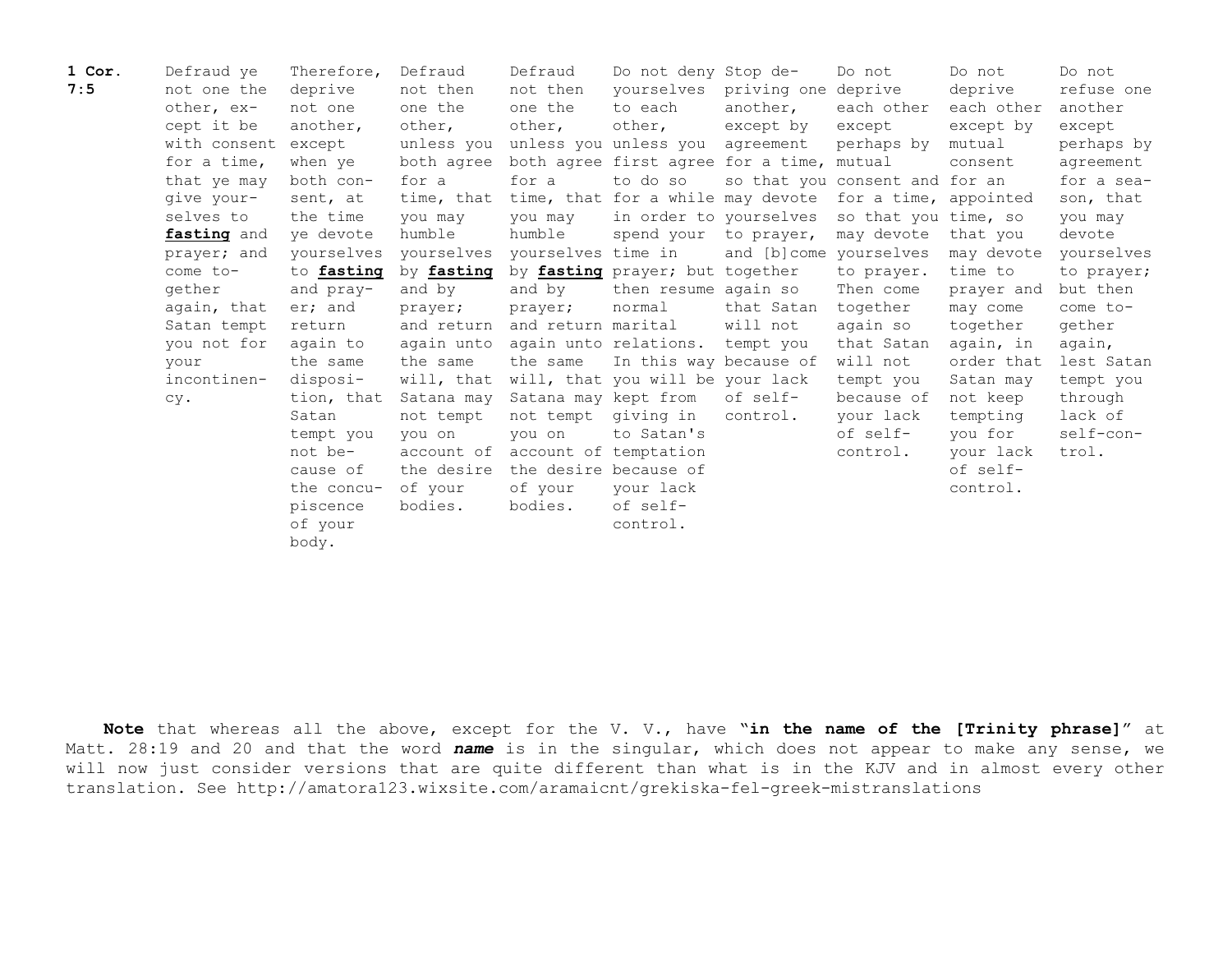| KJV Matt<br>28:19,20                                                                                                                                                                                                                                                                                                                                             | G. Howard<br>Hebrew Mt<br>tr.                                                                                          | V. V.                                                                                                                             | Clayton<br>Raymond<br>Bowen,<br>1916 5                                                                                                                                                                                                                                                                  | Yirmeyahu<br>Ben-David <sup>6</sup>                                                                                                                                                                                                                    | Albert J.<br>Edmunds,<br>$1917^{7}$                                                                                                                                                                                                                                                       | Elijah M.<br>Brady<br>$(Ed.)$ ,<br>$1999^{8}$                                                                                                                                                                                                                                                  | MM Arnold<br>Clinton<br>Willis,<br>W. Con-<br>ner, 2000                                                                                                                             | Jim<br>Wheeler<br>(Chief<br>$Ed.$ ),<br>$2001^{10}$                                                                                                                                                                                            | Jorge<br>Cardenas<br>$(Ed.)$ <sup>11</sup><br>2001                                                                                                                                                                                                                                                                                                                  |
|------------------------------------------------------------------------------------------------------------------------------------------------------------------------------------------------------------------------------------------------------------------------------------------------------------------------------------------------------------------|------------------------------------------------------------------------------------------------------------------------|-----------------------------------------------------------------------------------------------------------------------------------|---------------------------------------------------------------------------------------------------------------------------------------------------------------------------------------------------------------------------------------------------------------------------------------------------------|--------------------------------------------------------------------------------------------------------------------------------------------------------------------------------------------------------------------------------------------------------|-------------------------------------------------------------------------------------------------------------------------------------------------------------------------------------------------------------------------------------------------------------------------------------------|------------------------------------------------------------------------------------------------------------------------------------------------------------------------------------------------------------------------------------------------------------------------------------------------|-------------------------------------------------------------------------------------------------------------------------------------------------------------------------------------|------------------------------------------------------------------------------------------------------------------------------------------------------------------------------------------------------------------------------------------------|---------------------------------------------------------------------------------------------------------------------------------------------------------------------------------------------------------------------------------------------------------------------------------------------------------------------------------------------------------------------|
| Go ye<br>therefore,<br>and teach<br>all na-<br>tions,<br>baptizing<br>them in<br>the name<br>of the<br>Father,<br>and of the<br>Son, and<br>of the<br>Holy<br>Ghost: 20<br>Teaching<br>them to<br>observe<br>all things<br>whatsoever<br>I have<br>commanded<br>you: and,<br>lo, I am<br>with you<br>alway,<br>even unto<br>the end of<br>the<br>world.<br>Amen. | Go 20 and<br>teach<br>them to<br>carry out<br>all the<br>things<br>which I<br>have com-<br>manded<br>you for-<br>ever. | Go to 20<br>them and<br>teach<br>them to<br>carry out<br>all the<br>things<br>which I<br>have com-<br>manded<br>you for-<br>ever. | \Go ye<br>there-<br>fore, and<br>make dis-<br>ciples of<br>all the<br>nations,<br>baptizing<br>them in<br>my name,<br>20 teach-<br>ing them<br>to ob-<br>serve all<br>things<br>whatso-<br>ever I<br>commanded<br>you; and<br>lo, I am<br>with you<br>alway,<br>even unto<br>the end<br>of the<br>world | Go<br>(28.19.1)<br>and<br>watch-<br>guard<br>over the<br>author-<br>ity,<br>prestige<br>and<br>Realm, to<br>notify<br>all of<br>these.<br>things.<br>(28.20.1)<br>20 which<br>I tzwah,<br>to the<br>tgeitz<br>(28.20.1)<br>of the<br>age.<br>(28.20.2) | Go ye<br>therefore<br>and make<br>disciples<br>of all<br>the na-<br>tions IN<br>MY NAME,<br>20 teach-<br>ing them<br>to ob-<br>serve all<br>things<br>whatso-<br>ever I<br>com-mand-<br>ed you;<br>and lo! I<br>am with<br>you al-<br>ways,<br>even unto<br>the end<br>of the<br>age. $*$ | Go ye<br>there-<br>fore, and<br>make dis-<br>ciples of<br>all the<br>nations,<br>in my<br>name:<br>20:<br>teaching<br>them to<br>observe<br>all<br>things<br>whatso-<br>ever I<br>commanded<br>you; and<br>lo, I am<br>with you<br>alway,<br>even unto<br>the end<br>of the<br>world.<br>Amen. | "Go ye<br>and make<br>disciples<br>of all<br>nations<br>in My<br>Name, $20$<br>teaching<br>them to<br>observe<br>all<br>things<br>whatso-<br>ever I<br>have com-<br>manded<br>you." | °So go<br>make dis-<br>ciples in<br>all na-<br>tions in<br>my name,<br>20 and<br>teach<br>them to<br>obey all<br>the<br>things<br>that I<br>commanded<br>you.<br>(Look!)<br>I.ll be<br>with you<br>each day<br>until the<br>end of<br>the age. | Go there-<br>fore and<br>make dis-<br>ciples of<br>all the<br>nations,<br>immersing<br>them in<br>my $name:$ $\dagger$<br>28:20<br>Teaching<br>them to<br>observe<br>all<br>things<br>whatso-<br>ever I<br>have com-<br>manded<br>you: and,<br>lo, I am<br>with you<br>alway,<br>even unto<br>the end<br>of the<br>world.<br>Amen.<br>(cursive<br>in orig-<br>inal) |

Note that besides the above nine versions of a shorter Matthew 28:19-20, there are about another forty or more, thanks to the research of Grzegorz Kaszynski of Poland. You can see his research at

http://tlm79.org/Mt28with62versionswiththeshorter-ending.pdf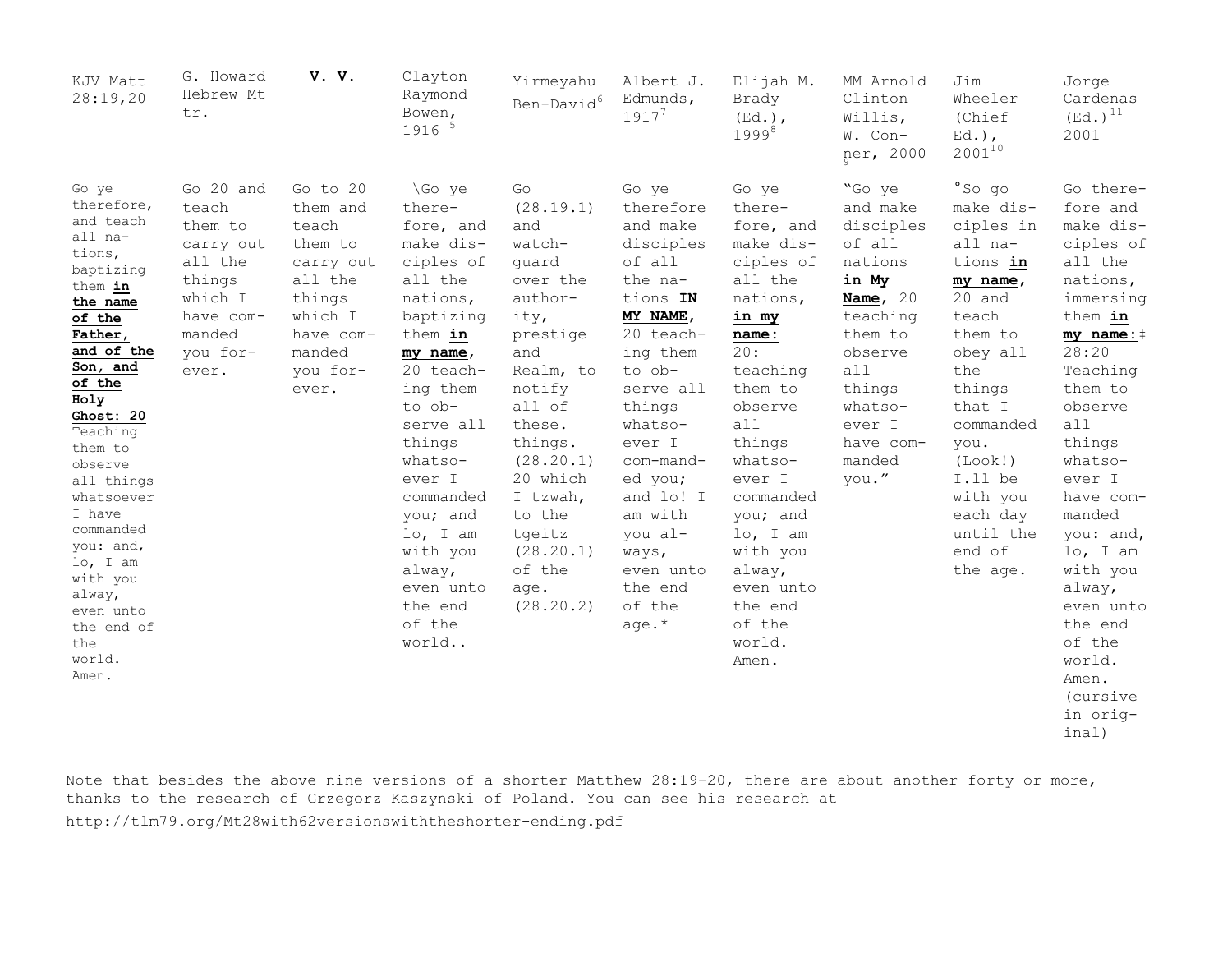## **Endnotes**

1 Local Church Publishing a ministry of Bible Baptist Church, 903 DeKalb St. Port Orchard, WA USA (360)710-8751 FAX (360) 874-9856

2 *The Holy New Covenant*, *Victory Version* (Ethelbert, Manitoba: Truth and Light Ministries Inc.,2018)

3 According to the Greek N. T.,  $4<sup>th</sup>$  ed. Of the United Bible Societies (UBS), the earliest mention of the reading of *through his blood* is of a manuscript of the Greek church father Gregory-Nyssa who died in 394. It is thought that someone placed the above-mentioned phrase from Ephesians 1:7. The only Syriac manuscript that mentions this same phrase is that of the Harclean manuscripts by Harklensis who died about 616 AD, but it is said that this version is from the Philoxeniana of 507/8, which is from the Syriac and Greek. So, this is why this phrase is left out of the Peshitta and Peshito versions and the UBS readings. Though this may or may not have been in the original Aramaic, it is only a small matter, because Paul knew that they were taught this Gospel already about Jesus, losing his blood through his death on the cross for their redemption. He then mentions the blood of Jesus in Colossians. 1:20. 4 *The Gospel of Jesus Critically Reconstructed from the Earliest Sources*, Clayton Raymond Bowen, **1916**  5 *The Netzarim-Reconstruction of the Hebrew Matiytyahu 2000*

6\*NOTE. ¯This ancient form of the text, reconstructed from the lost MSS. of Origen and Pamphilus, as used by Eusebius, omits the Trinitarian formula and the Baptismal Charge. (Conybeare: Hibbert Journal, 1902.) The translation incorporated into the book: *The Oldest Resurrection Documents,* Showing that Event to Have Been a Series of Apparitions

7 *The Feast of Pentecost Holy Bible: New Testament* with Extensive Footnotes Containing the Law of Moses and the Prophets and the Gospel of Jesus Christ (revision KJV),

See "The Jesus Name Appendix" at the end of this New Testament for a fuller explanation and more information. TEXT FROM VERSION OF 06/9/2015 http://www.one-lord.org/THE%20APOSTOLIC %20GOSPEL%20OF%20MATTHEW%20 Digital%20Appendix%20A.pdf (06/3/2013) SEE also <http://www.biblicalunitarian.com/verses/matthew-28-19.>

8 *The Truth Bible*: Complete Topical Study and Reference Edition. This version has a long article in the introduction, where translators declared that the text of Matthew 28:19 with triadic expression is false. They believes the text was changed in the early centuries.9 2001 Translation: *An American English Bible*,

10 *The Holy Apostolic New Testament Version* 2000 (revision of KJV),‡ Quotation from Eusebian works.

Eusebius of Caesarea (263–339 C.E.) was an early church Historian who in the years 300-338 C.E. about 18 times quoted Matthew 28:19 using the phrase "in my name." (cf. Mrk 16:17, Lke 24:47, Jhn 20:31, Act 2:38, Col 3:17)

11 After many years of studying this issue, we are fully convinced that the Eusebian quotation is correct, for (1) it conforms to textual consistency, (2) early apostolic tradition and (3) this is a linguistic phrase frequently used by Yeshua Mashiach.

However, the traditional phrase "in the name of the Father and of the Son, and of the Holy Spirit" does not appear in any other place of the New Testament or early post-apostolic writings, for it is without a doubt a later creation. 12 Our conclusion is supported by many authoritative sources, such as *The New Schaff-Herzog Encyclopedia of Religious Knowledge* (Vol. 1, 1951, Art. "Baptism" [P. Feine], p. 1027, 1028): "Jesus, however, can not have given his disciples this Trinitarian order of baptism after his resurrection; for the *New Testament* knows only baptism in the name of Jesus (Acts ii, 38; viii, 16; xix, 5; Gal. iii, 27; Rom. vi, 3; I Cor. i, 13-15), which still occurs even in the second and third centuries . . . . It is unthinkable that the Apostolic Church thus disobeyed the express command of the Lord . . . Finally, the distinctly liturgical character of the formula Matt. xxviii, 19 is strange; it was not the way of Jesus to make such formulas. . .. the formal authenticity of Matt. xxviii, 19 must be disputed."